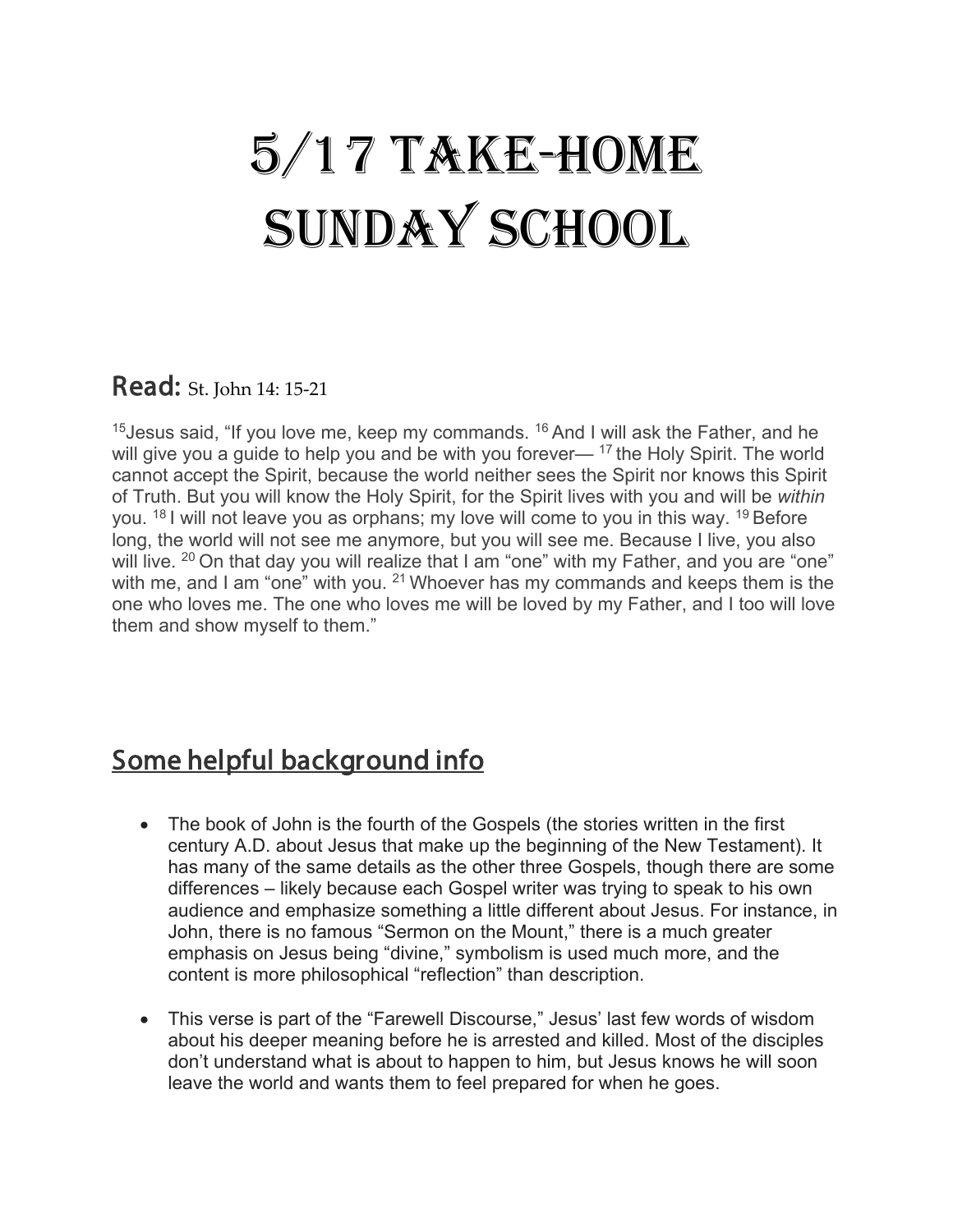### Reflect:

- 1) It can be very hard to feel God's Love, trust God, or know Truth when we cannot tangibly see it. However, Jesus, in his infinite wisdom, promised that God would not leave us "alone" to feel dry and unsure of ourselves. He explains that God was about to send the Holy Spirit to all of humanity, so we could always feel God's love in our hearts, and know right from wrong. Where do you see the "Holy Spirit? Where do you feel Love most in your life? That is a gift from the Spirit so we can know God! Do you ever feel a little voice in your head and in your heart telling you what you should and shouldn't do? (Many think THAT is the Holy Spirit pointing you towards God's Truth!)
- 2) Why do you think God says, "If you love me, keep my commandments"? Can you think of anyone in the Bible, or in real life, that SAID they loved God, but didn't really show it? Do you think God prefers people who say they love Him or ACT like it? Why?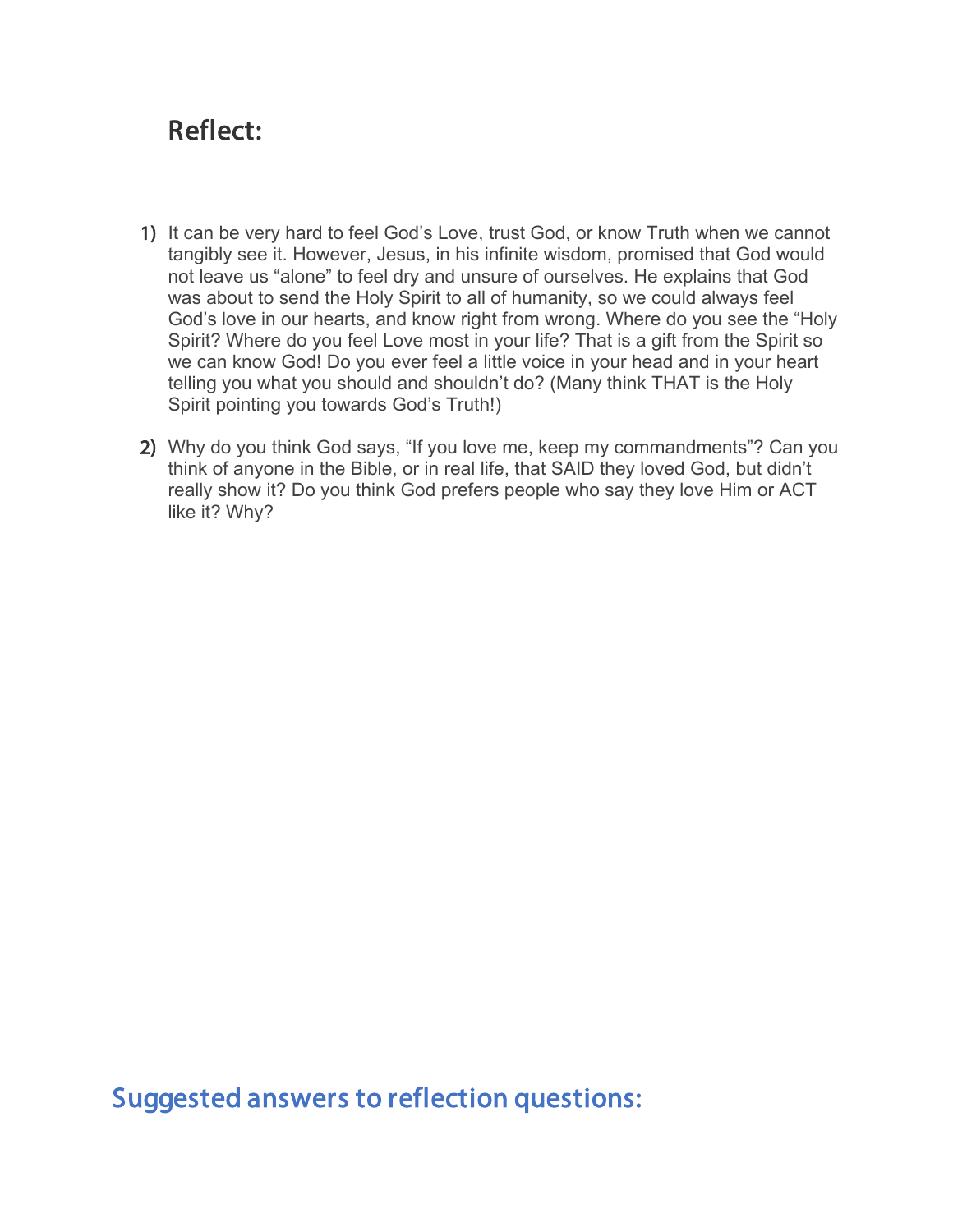- 1) Any way that you feel love and comfort in your lives is a gift from the Holy Spirit to get a small taste of how great God is. Without it, we probably couldn't understand how amazing or trustworthy God is. And God uses the Holy Spirit as well in the form of our consciences to help us to make loving decisions, because He knows this will make us most fulfilled.
- 2) Ever since the Old Testament, God has been telling people that He cares far less about people talking about their faith and far more about people proving it by praying in private and showing kindness to others especially when it's hard. It's clear that we really *don't* trust God and love Him unless we respect him enough to follow the teachings He asks of us. Peter, one of Jesus' main disciples, constantly talked about how much he loved God and Jesus, and yet, he ultimately denied it three times when his life was at risk.

Closing Prayer: